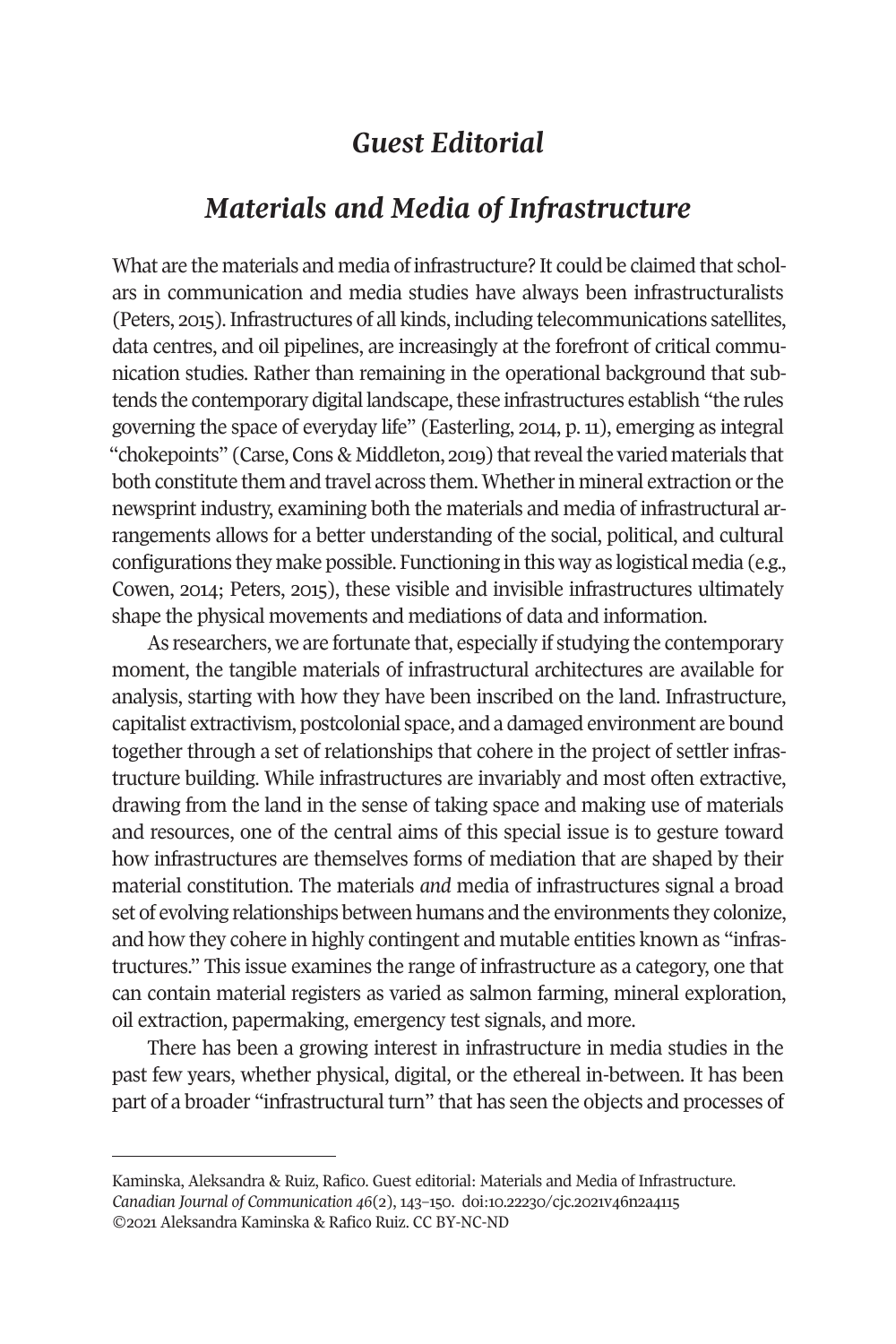infrastructures treated with increasing depth and dimensionality across many adjacent fields. On questions of land and environment, our colleagues from anthropology or Indigenous studies have focused on the temporal politics (Anand, Gupta, & Appel, 2018), detrimental environmental consequences (Hetherington, 2019), and potential infrastructures hold for Indigenous-led sovereignty (LaDuke & Cowen, 2020). Media studies is indebted to Harold Innis' investment in the infrastructure of Canada's complex communication systems, which he considered as part of the inherently material dimensions of our communications practices and networks (1970, 1999, 2007). While this foundational work might in part explain why Canada produces so much stellar infrastructural scholarship, the field of media studies has by no means fully mined the tangible frictions that inhere in the material make-up of infrastructures or their geographic situations.

Thanks to work by Lisa Parks (2013), John Durham Peters (2015), Nicole Starosielski (2015), Janet Walker (Starosielski & Walker, 2016), and many others (Gabrys, 2016; Jue, 2020; Parikka, 2015, and the list goes on), scholars in environmental media studies in particular have become accustomed to thinking about the political ecological dimensions of media and their infrastructures. Building from this, the articles collected in this collection make a strong case for thinking *geo-graphically* about infrastructures—as material practices of "Earth writing" that can be made manifest through the specificities of very sited locations. As precise geographies through which to consider the materials and media of infrastructures, they allow us to take into account the many layers economic, political, cultural—that shape the relationship between media and site, and how these are, in turn, entangled in the current reverberations of settler colonialism. The mediation of territory, whether through digital practices of mineral staking or through Kwawaka'wakw social media communication practices in what is now known as British Columbia, is an integral dimension of this geographical treatment of infrastructures. Building on Parks' (2009) method of media infrastructural fieldwork and Kathryn Yusoff's (2019) scholarship around the racialization of geology, this issue seeks to put forward a broader methodological orientation toward the physical nodes of infrastructural networks and attend to the lives "on the ground" that can be woven into and across contentious settler realities, rather than abstract and disconnected technological and communication "bubbles."

This tension is the subject of **Patrick Brodie**'s "Hosting Cultures: Placing the Global Data Industry," which examines how Ireland's makeover into "data centre country" is changing not only its physical landscape but also its cultural fabric. He uses the concept of "hosting" to think about how the internet's infrastructure relies on ecosystems of mutually interdependent big and small tech companies leaching on "hosts," physical places (cities, town, and regions) that are financially, environmentally, and socio-culturally transformed by these new arrivals. The ex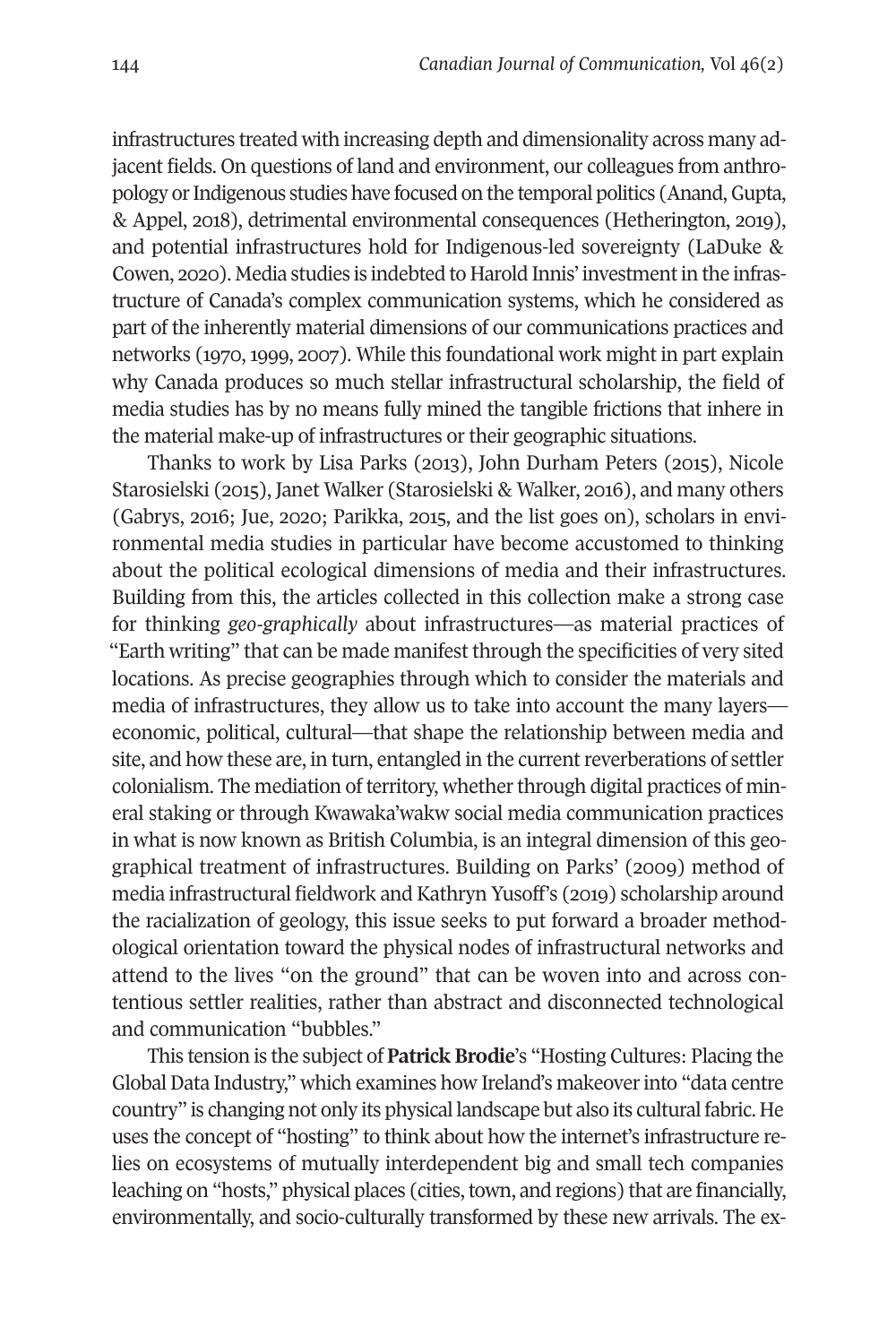traction does not merely refer to the level of the energy resources required and the outputs of major industry; a "cultural extraction" must occur to accept and host these "outsiders."

**Hannah Tollefson**'s contribution also works through a particular site. Her focus is an area of British Columbia known as the Golden Triangle, which is often imagined to be particularly rich in minerals. Information about the area is recorded in Mineral Titles Online, a subsurface mineral tenure staking system that aims to facilitate integration in supply chain logistics and management. This online system that manages extractive infrastructures can be understood as part of platform capitalism. Drawing on industry journals, archival sources, and an analysis of the Mineral Titles Online interface itself, Tollefson interrogates the logistical politics of settler-colonial territoriality that take shape through these infrastructural arrangements.

**Shirley Roburn** continues this sited work on extraction by proposing an expanded notion of "infrastructural action." In her analysis of Kwawaka'wakw social media communications in the Broughton Archipelago, she argues that communications about fish farm occupations in the area was about more than this specific issue. Rather, by regularly referencing their sovereignty and salmon stewardship, the Kwawaka'wakw actively used social media to state infrastructural positions. In this case, then, social media are acting "infrastructurally," doing the broader material and discursive work, as Tollefson puts it, of "staking a claim" (p. 178) on both digital and material terrains.

Roburn's discursive work provides a provocative counterpoint to **Darin Barney**'s interest in infrastructure as a non-discursive politics. He begins the issue by situating infrastructural and material thought in communication and media studies, and reviewing the recent scholarship on the infrastructural "turn" across various fields. Departing from the work of scholars who consider the relationship between the technical and the political, he points in particular to renewed attention to infrastructure as a *form* of politics, what he explains as "the shape of politics and the arrangement of its parts, and also its determining principle" (p. 226). Infrastructure, he argues, is a non-discursive politics—one that is entangled with state and capital, and specifically extractive capitalism and settler colonialism. Barney shows us how the work of critical, postcolonial, feminist, and queer theory allows for a better understanding of the ways that infrastructure becomes a formal and material performance of politics. These reassessments are ultimately vital for rethinking the relationship between politics and infrastructure, including within the context of communication studies.

**Jordan Kinder** continues the work of challenging extractivist capitalism and its infrastructures with a close look at the 2017 video game *Thunderbird Strike* and the way it is able to mobilize its players into action. The game—a combination of Anishinaabe storytelling and the sabotaging of the Canadian tar sands—arguably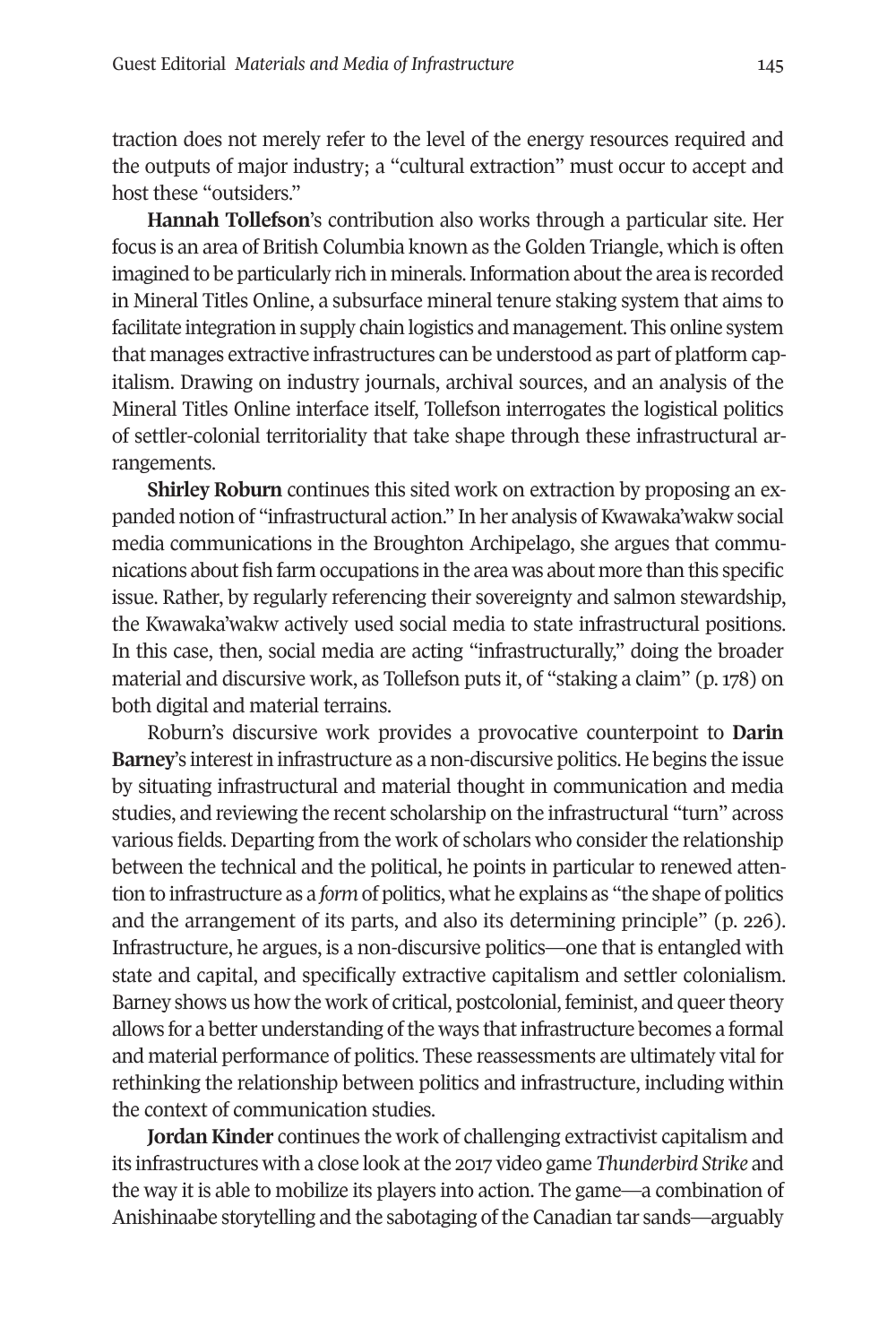incentivizes player-activists to move their sabotage from the game to physical terrain. Kinder spurs infrastructuralists to these material zones of friction; land itself is a contentious infrastructural form seen through the lenses of Indigenous jurisdiction and the settler petrochemical imaginary.

As is so often the case, understanding the present benefits from historical perspective. The overlaps between infrastructure studies and media history that feature in Innis' studies are implicit in research on how communities are connected across geographical space, such as with work on signals (Rikitianskaia & Balbi, 2021; Thibault, 2018), postal networks (Blevins, 2021; Pringle, 2020), or alternate computer networks (Peters, 2017; Schafer & Thierry, 2012). Though in many instances questions of colonization, the environment, and the extraction of natural resources might be only indirectly addressed, this does not mean that there is no *geo-graphing*. The focus is however in some of the myriad other ways that site comes into play and leaves its mark: company and patent wars, the development of standards and protocols, ammendments made to improve accessibility, et cetera. In this issue, **Andy Kelleher Stuhl**'s treatment of the recent reintroduction of national emergency alert systems is a good example of this kind of work. He brings our attention to the American Emergency Alert System, "the first and last medium of American emergency broadcasting" (p. 272). As a "sonic structure" for sending important and urgent messages nationwide, it builds on the infrastructures and broadcasting capabilities of radio. The Emergency Alert System offers an original example of the regulatory impacts on a form of communication that is meant for the public but is not quotidian. Stuhl makes us aware again of the ways the state communicates directly with the population in times of crisis, of the infrastructures and protocols this requires, and, in this particular case, of the interesting continuations between old and new media infrastructures, particularly as terrestrial radio experiences a resurgence.

The ground of infrastructure, the material of land, is ever-present across these locations of research. It makes manifest the vital and unpredictable ecological points of contact between infrastructure-making and sited environments. What these locations hold in common is an attempt to attend to these open-ended transformations—the mutability of the place where infrastructures and environments meet. This is not, of course, limited to the horizontal plane of land. From recent work around "Indigenous solarities" (Kinder, 2021), which have the capacity to support solidarity projects of Indigenous self-determination through solar energy, to foundational scholarship on the ocean as a contested media space, namely one constituted through sonar technologies and their mapping of its depths for capitalist and militaristic ends (Shiga, 2013), attention to the volumetric dimensions of infrastructure-making is another key attribute of the contributions to this issue (Billé, 2020). To think critically with infrastructure is to think vertically and cycli-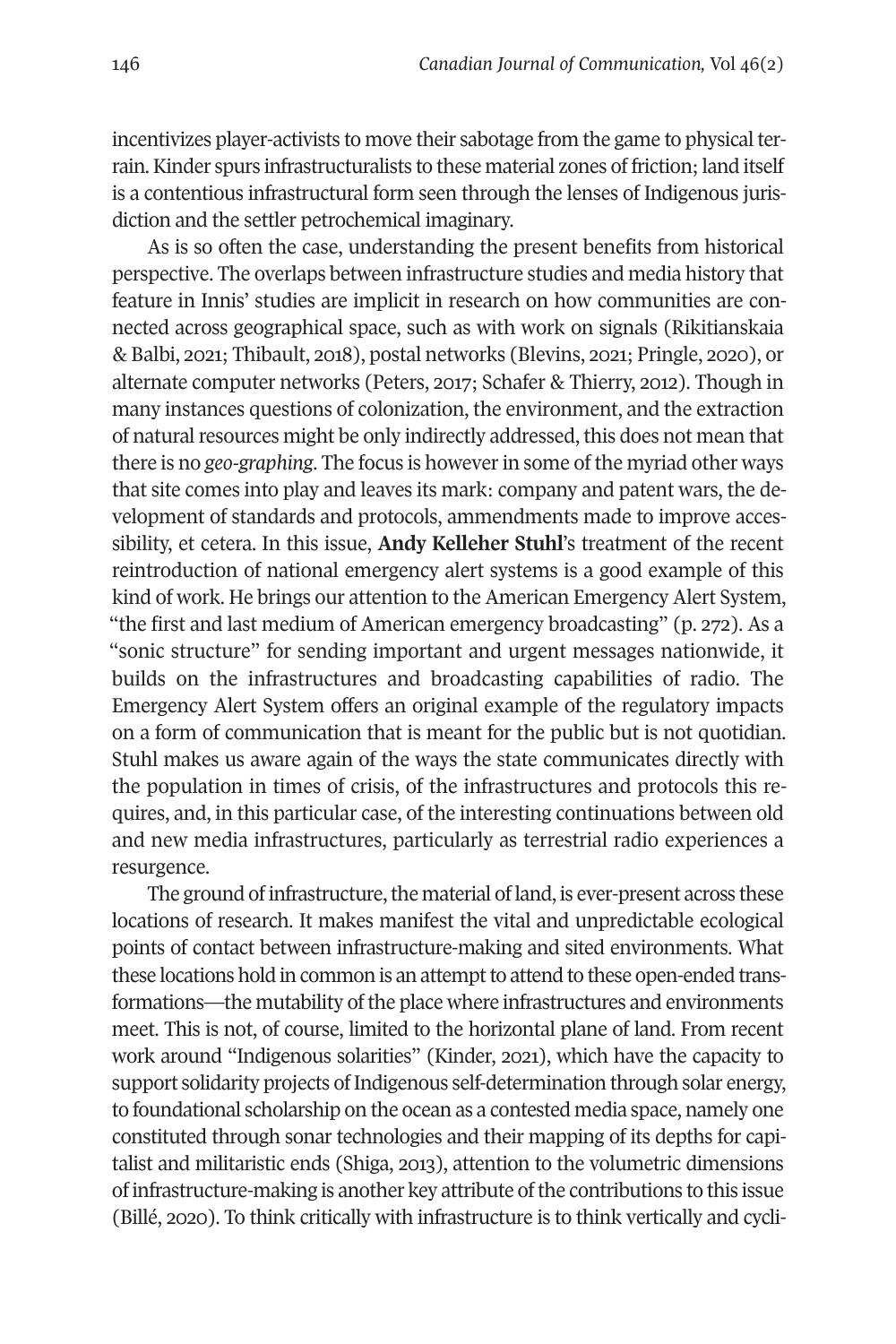cally across three and four dimensions. It is to recognize the protean nature of infrastructure to largely respond to the ongoing settler-colonial project to claim property and land (Pasternak & Dafnos, 2018; Ruiz, 2021; Spice, 2018). In this way, infrastructures become akin to fluids, or capital itself, in their capacity to move across "phases" and become reified through a mixing of agents, from resource staking to property claims upheld by the settler state. Infrastructures possess both materials and media that are implicated in this process of reification—they often constitute what Winona LaDuke and Deborah Cowen (2020) characterize as "Wiindigo infrastructure" (p. 243). To unbind them and start to see what regenerative, or even "alimentary" (p. 245), potential their relationships to land hold.

Research on the histories of infrastructure, meanwhile, is also being developed in a variety of fields other than communication and media studies, including material culture studies, art history, book history, urban studies, anthropology, and film studies. What is significant here is that this scholarship can be both a finegrained analysis of materials and one that places them within the macro contexts of infrastructures*.* These histories reach into the pre-modern to consider local, regional, and global routes and networks of communication and trade. Using an example close to media studies, consider the recent painstaking work of book historians who mapped the locations of all of the booksellers and printers of a particular region and time, such as Malcolm Walsby (2020) did for regional France and Etienne Posthumus (2021) produced in the form of a digital map of Amsterdam. Such projects are a mapping of the infrastructure of historical Europe's emerging print and book culture, including the circulation of ideas and knowledge of the time. One such important material for the book would eventually be paper, with paper mills themselves a historical infrastructure reliant on natural materials—flowing water, wood, et cetera—or processed materials, such as rags. Today, materials such as glass or sand, or metals such as gold, silver, copper, and nickel join the plastics produced through the extraction of oil to help explain the material world of digital media technologies and the infrastructures they make possible. These traditions help us consider Tim Ingold's (2007) call to study *materials* rather than materiality, which he considers to be a concept too theoretically unclear and abstract. Regarding one such conference session on "materiality," he writes:

These presentations were overflowing with references to the works of currently fashionable social and cultural theorists, and expounded in a language of grotesque impenetrability on the relations between materiality and a host of other, similarly unfathomable qualities, including agency, intentionality, functionality, sociality, spatiality, semiosis, spirituality and embodiment. Not one of the presenters, however, was able to say what materiality actually means, nor did any of them even mention materials or their properties. For the most part, I have to confess, I could make neither head nor tail of what they were talking about. (p. 2)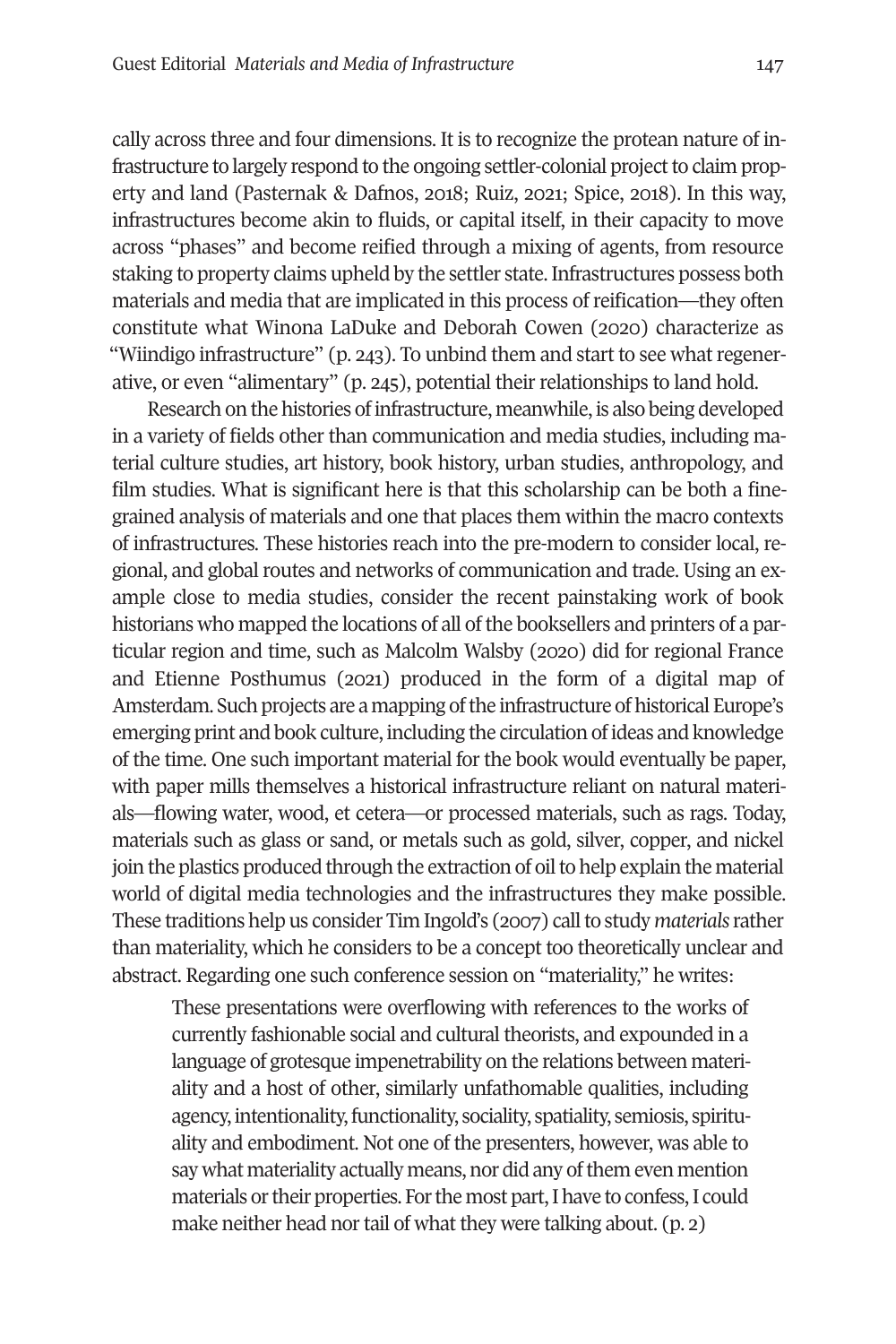Without making an argument *against* such philosophical approaches, the articles in this issue take the geographies and histories of materials as their starting point and focus.

In addition to the aforementioned contributions, the remaining three articles have a pronounced focus on material artefacts. **Rachel Jekanowski** digs into the archive of the Hudson's Bay Company to reveal a corpus of "fur films" produced in the early 1920s and 1930s. She situates their creation of "settler imaginaries" as emanating out from the company's vast infrastructural network of fur production. Her aim is to position non-theatrical films and their role in the perpetuation and consolidation of colonial infrastructure-making in the settler state of Canada. Fur and film become bound together as holding distinct but interrelated forms of material agency. The production of both, Jekanowski claims, can create a point of articulation that lays bare how they relied on the exploitation of Indigenous lands and labour in order to consolidate an understanding of white supremacy at the heart of these settler imaginaries.

Turning attention to Canada's status as a prime papermaking settler colonial country, **Aleksandra Kaminska** and **Rafico Ruiz** offer a close reading of *The Bowater Papers*, a trade magazine produced by the British-owned Bowater Paper Corporation in a truncated run of four issues in the 1950s. Our goal is to understand the magazine as a lens through which to observe the broader consolidation of a post-World War II paper-driven "xylomedia" modernity. Following this, our aim is to reassert wood and paper as infrastructural materials at the heart of media studies, with particular attention to their environmental anchoring in the settler forests of Canada. Ranging across the scales of industrial paper production, from mature trees to pulp to by-products such as lignin, the article traces the development of a particular material infrastrucutre of modernity.

The last article begins with a very specific artefact: a bridge in Wakefield, Québec. Through this heritage bridge, **Rob Shields** furthers this issue's investigation into the temporal dimensions of infrastructure. Questions of land and territory are understood as attempts to work through the infrastructural forms of the colonial past, or in a different register, the enduring links between media old and new. Shields uses the example of a reconstructed wooden bridge to articulate four "moments" of "time infrastructures." In doing so, he argues that infrastructures are rhythmic, that they have multiple and unequal temporal effects and modes. This helps explain infrastructure as a "super-object," something that transcends presence "to reach forward into the future as well as back to the past" (p. 348).

As this special issue suggests, infrastructure can be articulated and studied in many ways. While its aim is not to explicitly investigate the methodologies of infrastructure studies, placed side by side, the contributions reveal the variety of research that can fall under an "infrastructural" rubric. Indeed, the methodological differences in these pieces bring to light the many epistemologies of infrastructures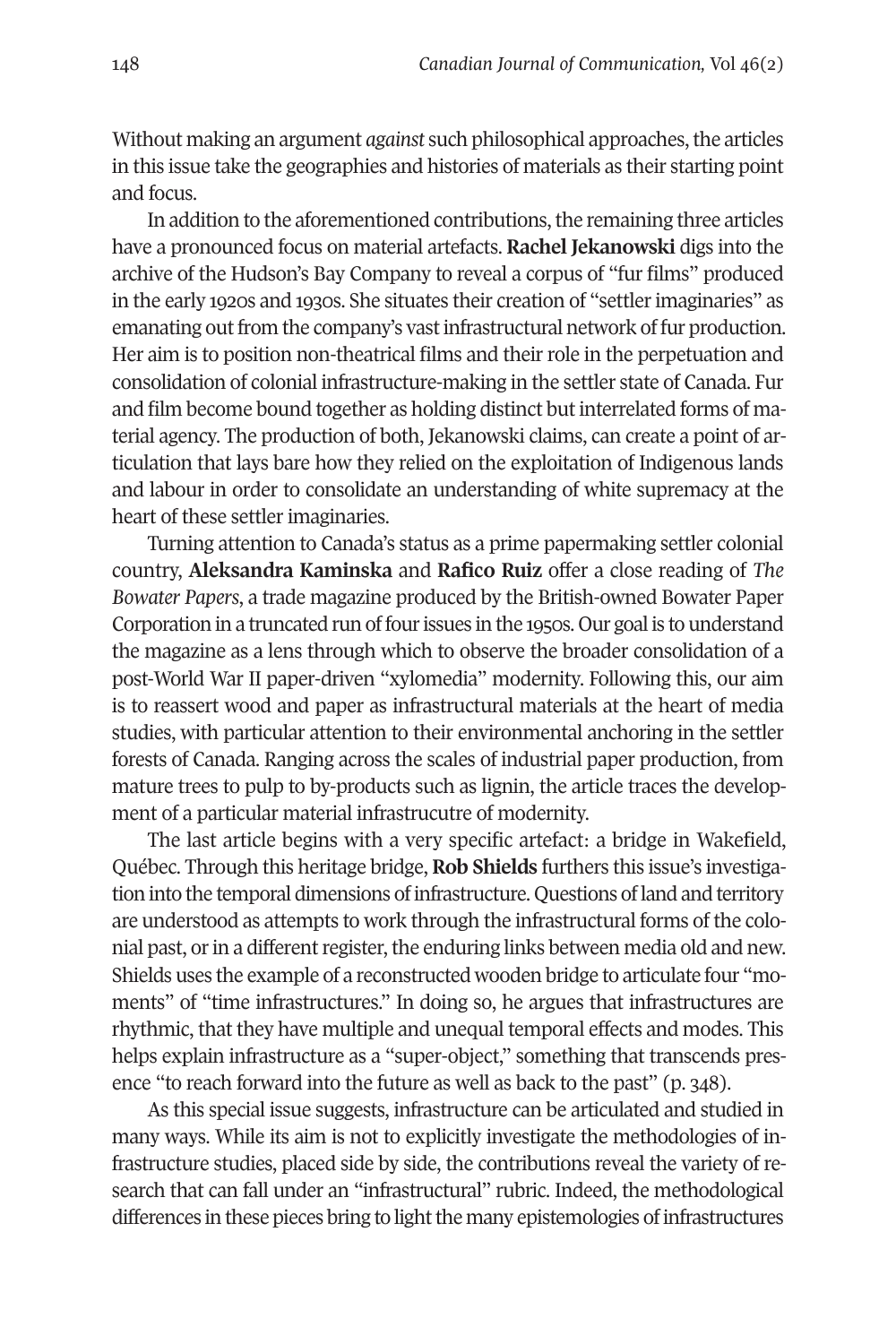## Guest Editorial *Materials and Media of Infrastructure* 149

past and present. The articles are nearly all *geo-graphic*, some are historically situated. They are bound to questions of contested territoriality; and they often address these questions through thickly described locations that help articulate precise land-based entanglements. There are instances of particular systems in specific sites (Brodie; Stuhl; Tollefson), singular artefacts (Shields), and media productions (Jekanowski; Kaminska & Ruiz; Kinder; Roburn). There is fieldwork and ethnography work, there are close readings, and activist orientations that are directly engaged with political questions and social justice (Barney). Many of these preoccupations and approaches overlap, and the goal is not to divide and classify but rather to show the range of sited possibilities offered to the field of communication and media studies. Playing off these methodological orientations, **Nicole Starosielski** offers an experimental and provocative means to capture this analytical diversity. Her afterword charts the ways that infrastructuralists can parse not only the varied geographies, materials, and modes of settler colonialism, but also how reading infrastructure is a practice that is ubiquitous, constant, and rooted in the creation of entanglements and relationships. To read infrastructure is to bind together and disaggregate—to examine traces left behind and also sound out the composition of material.

Finally, thank you to all of the issue contributors for working through a particularly trying time to complete their articles. Thank you also to the diligent and thoug[htful reviewers for their invalua](https://limn.it/issues/chokepoints)ble comments. We especially thank the team at the *Canadian Journal of Communication*—Chris Russill, Bethany Berard, and Marilyn Bittman—for their engagement with and support for the issue, as [well as](https://doi.org/10.1017/S1380203807002127)  their e[ndless patience.](https://doi.org/10.1017/S1380203807002127) 

## **References**

- Anand, Nikhil, Gupta, Akhil, & Appel, Hannah (Eds.). (2018). *The promise of infrastructure*. Durham, NC: Duke University Press.
- Billé, Franck (Ed.). (2020). *Voluminous states: Sovereignty, materiality, and the territorial imagination*. Durham, NC: Duke University Press.
- Blevins, Cameron. (2021). *Paper trails: The US post and the making of the American West*. New York, NY: Oxford University Press.
- Carse, Ashley, Cons, Jason, & Middleton,Townsend (Eds.). (2019). *Limn,* 10 "Chokepoints." https://limn.it/issues/chokepoints
- Cowen, Deborah. (2014). *The deadly life of logistics: Mapping violence in global trade*. Minneapolis, MN: University of Minnesota Press.
- Easterling, Keller. (2014). *Extrastatecraft: The power of infrastructure space.* London, UK: Verso.
- Ingold, Tim. (2007). Materials against materiality. *Archaeological Dialogues*, *14*(1), 1–16. doi:10.1017 /S1380203807002127
- Gabrys, Jennifer. (2016). *Program Earth: Environmental sensing technology and the making of a computational planet*. Minneapolis, MN: University of Minnesota Press.
- Hetherington, Kregg (Ed). (2019). *Infrastructure, environment and life in the Anthropocene*. Durham, NC: Duke University Press.
- Innis, Harold. (1970). *The fur trade in Canada: An introduction to Canadian economic history*. Toronto: University of Toronto Press. (Original published 1930)
- Innis, Harold. (1999). *The bias of communication*. Toronto: University of Toronto Press. (Original published 1951)